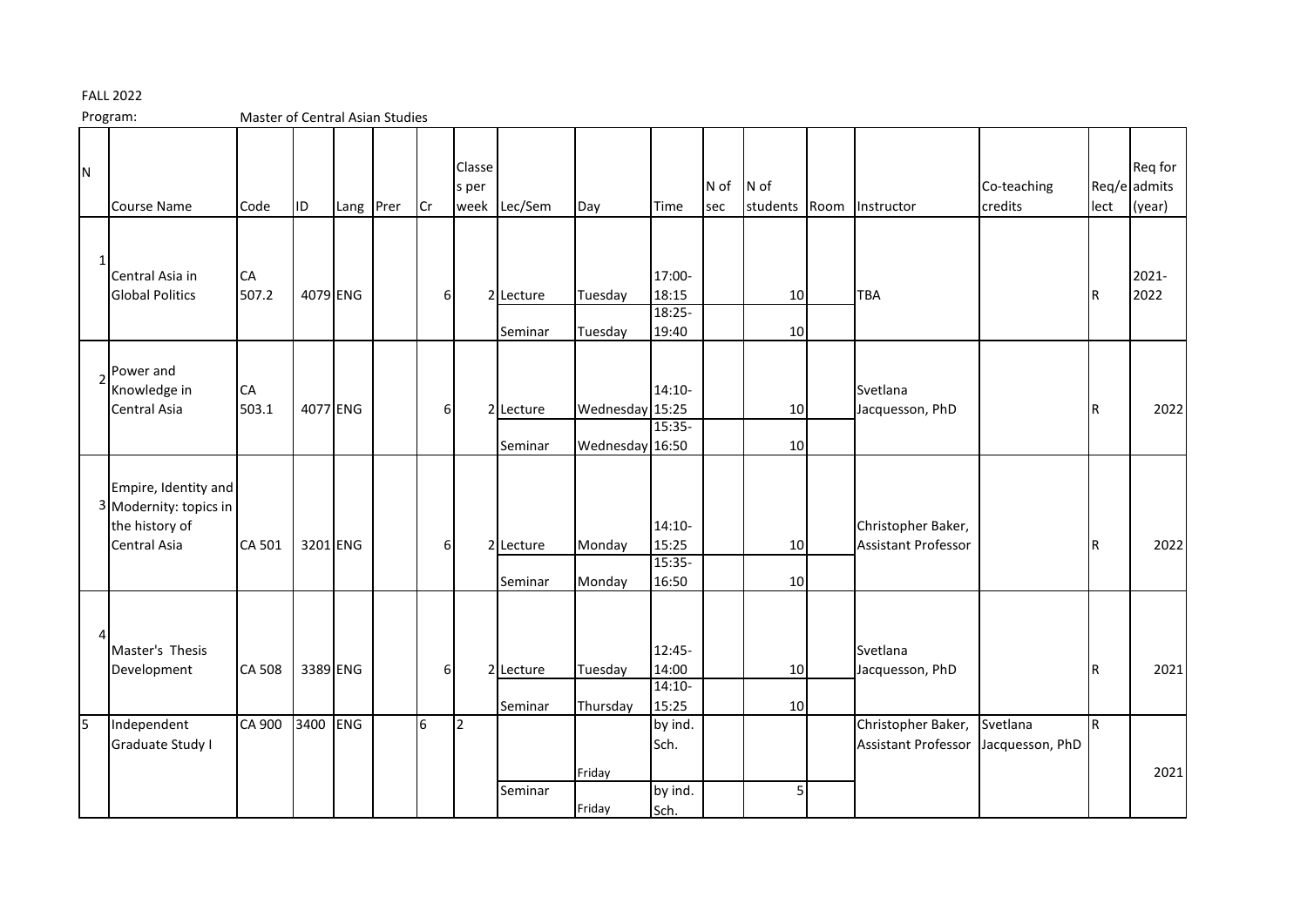| 6 | Independent                             | CA 901         | 3610 ENG |          | 6        | $\overline{2}$ |           |                 | by ind.          |    |     | Christopher Baker,             |   | R   |               |
|---|-----------------------------------------|----------------|----------|----------|----------|----------------|-----------|-----------------|------------------|----|-----|--------------------------------|---|-----|---------------|
|   | Graduate Study II                       |                |          |          |          |                |           |                 | Sch.             |    |     | <b>Assistant Professor</b>     |   |     |               |
|   |                                         |                |          |          |          |                |           | Friday          |                  |    |     |                                |   |     | 2021          |
|   |                                         |                |          |          |          |                | Seminar   |                 | by ind.          | 5  |     |                                |   |     |               |
|   |                                         |                |          |          |          |                |           | Friday          | Sch.             |    |     |                                |   |     |               |
|   | Kyrgyz language as                      |                |          |          |          |                |           |                 |                  |    |     |                                |   |     |               |
|   | $7$ a Foreign for                       |                |          |          |          |                |           |                 | $14:10-$         |    |     | Daniyar Karabaev,              |   |     |               |
|   | Graduates                               | <b>KYR 502</b> | 3710 kyr |          | $6 \mid$ |                | 2 Lecture | Tuesday         | 15:25            | 10 |     | <b>Assistant Professor</b>     |   | E   | 2021          |
|   |                                         |                |          |          |          |                |           |                 | 15:35-           |    |     |                                |   |     |               |
|   |                                         |                |          |          |          |                | Seminar   | Thursday        | 16:50            | 10 |     |                                |   |     |               |
|   | Academic Russian                        |                |          |          |          |                |           |                 |                  |    |     |                                |   |     |               |
|   | 8 Language for                          |                |          |          |          |                |           |                 | $9:25-$          |    |     | Ovseenko Galina,<br>Instructor |   | E   | 2021-         |
|   | <b>Graduates I</b>                      | <b>RUS 508</b> | 4095 rus |          | $6 \mid$ |                | 2 Lecture | Monday          | 10:40            | 10 |     |                                |   |     | 2022          |
|   |                                         |                |          |          |          |                |           |                 | $9:25-$          |    |     |                                |   |     |               |
|   |                                         |                |          |          |          |                | Seminar   | Wednesday 10:40 |                  | 10 |     |                                |   |     |               |
|   |                                         |                |          |          |          |                |           |                 |                  |    |     |                                |   |     |               |
|   | <sub>9</sub> Graduate Spoken            |                |          |          |          |                |           |                 | $8:00 -$         |    |     | Ovseenko Galina,<br>Instructor |   |     | 2021-         |
|   | Russian Course II                       | <b>RUS 504</b> | 3609 rus |          | $6 \mid$ |                | 2 Lecture | Monday          | 9:15<br>$8:00 -$ | 10 |     |                                |   | ΙE  | 2022          |
|   |                                         |                |          |          |          |                | Seminar   | Wednesday 9:15  |                  | 10 |     |                                |   |     |               |
|   |                                         | <b>RUS</b>     |          |          |          |                |           |                 |                  |    |     | Ovseenko Galina,<br>Instructor | E |     | 2021-<br>2022 |
|   | 10 Graduate Spoken<br>Russian Course IV | 506.1          |          |          |          |                |           |                 | 10:50-           |    |     |                                |   |     |               |
|   |                                         |                | 4097 rus |          | $6 \mid$ |                | 2 Lecture | Monday          | 12:05<br>10:50-  | 10 |     |                                |   |     |               |
|   |                                         |                |          |          |          |                | Seminar   | Wednesday 12:05 |                  | 10 |     |                                |   |     |               |
|   |                                         |                |          |          |          |                |           |                 |                  |    |     |                                |   |     |               |
|   |                                         |                |          |          |          |                |           |                 |                  |    |     |                                |   |     |               |
|   | Research and Writing                    |                |          |          |          |                |           |                 | 17:00-           |    |     | Olga Tarabashkina,             |   |     |               |
|   | 11 Colloquium II                        | <b>SOC 600</b> | 4595 ENG |          | 6        |                | 2 Lecture | Monday          | 18:15            | 20 |     | Instructor                     |   | E   | 2021          |
|   |                                         |                |          |          |          |                | Seminar   |                 | 18:25-<br>19:40  | 20 |     |                                |   |     |               |
|   |                                         | ANTH/SO        |          |          |          |                |           | Monday          |                  |    |     |                                |   |     |               |
|   | Qualitative Research                    | C/PSY-         |          |          |          |                |           |                 | 17:00-           |    |     |                                |   |     |               |
|   | 12 Methods                              | 530            |          | 4048 ENG | 6        |                | 2 Lecture | Thursday        | 18:15            | 20 | TBA |                                |   | ΙE  | 2022          |
|   |                                         |                |          |          |          |                |           |                 | $18:25 -$        |    |     |                                |   |     |               |
|   |                                         |                |          |          |          |                | Seminar   | Thursday        | 19:40            | 20 |     |                                |   |     |               |
|   |                                         |                |          |          |          |                |           |                 |                  |    |     |                                |   |     |               |
|   | Quantitative Research                   |                |          |          |          |                |           |                 | 17:00-           |    |     | Jarkyn Shadymanova,            |   |     |               |
|   | 13 Methods                              | <b>SOC 545</b> |          | 4699 ENG | $6 \mid$ |                | 2 Lecture | Monday          | 18:15            | 20 |     | Associate Professor            |   | IE. | 2022          |